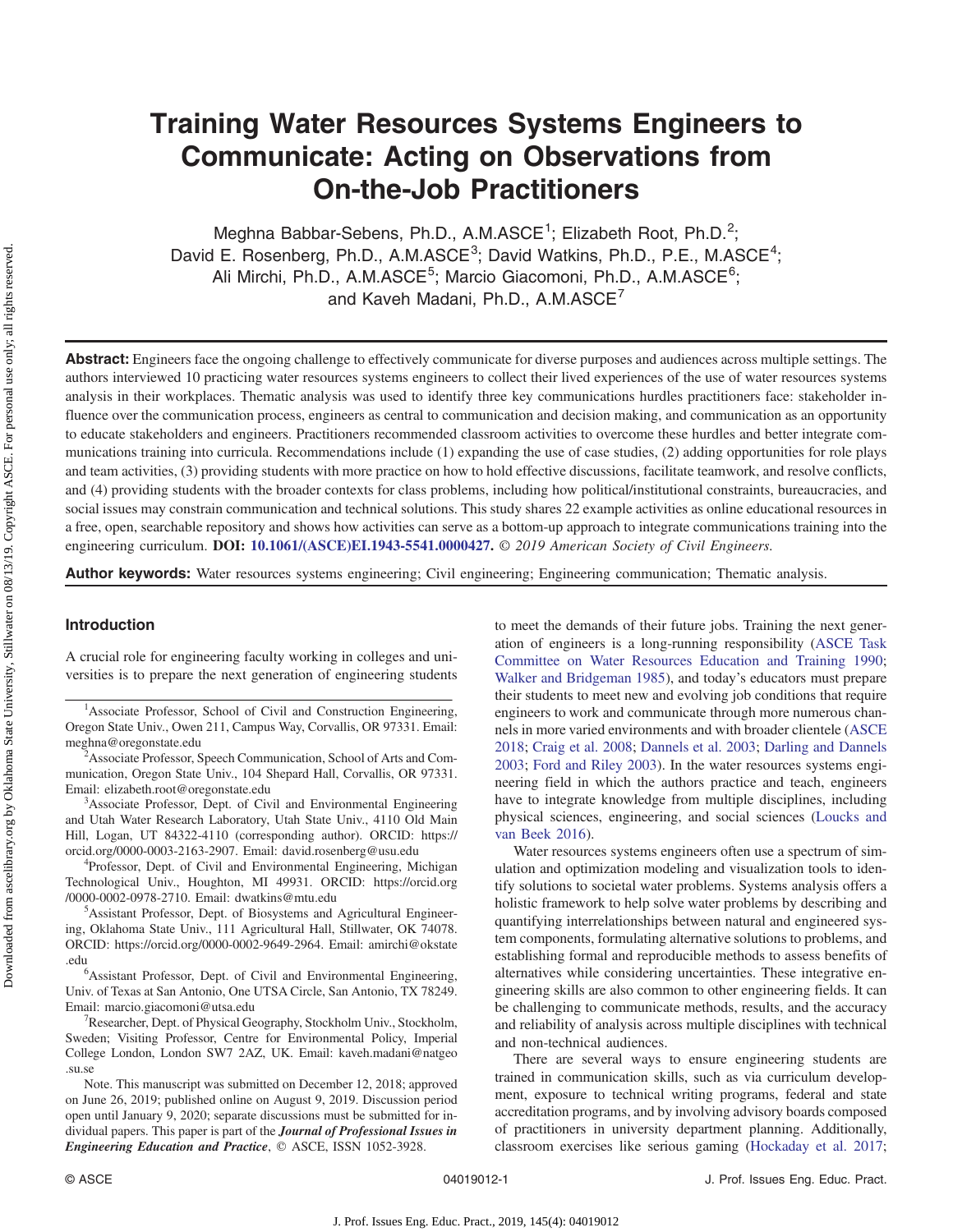[Madani et al. 2017;](#page-9-0) [Pierce and Madani 2013\)](#page-10-0), modular components [\(Nazzal et al. 2015\)](#page-10-0), role play ([Kasprzyk 2017](#page-9-0); [Rosenberg 2016\)](#page-10-0), or internship opportunities set up by individual faculty or programs [e.g., Huntly [\(2019\)](#page-9-0)] can help students practice different communication strategies. Specific approaches tend to be implemented by individual faculty members, programs, or departments at a given institution.

Despite the wide recognition of the importance of communication in engineering, the field of water resources systems engineering has been challenged to train students in the communication skills needed for practice. For example, the ASCE Task Committee on Water Resources Education and Training ([1990\)](#page-9-0) surveyed 563 engineering professionals and identified the need to improve the oral and written communication skills of students at multiple levels. But the study did not identify the communication hurdles engineers experience on the job nor provide strategies to overcome these hurdles.

Since 2014, an ASCE Task Committee has worked across institutions and degree programs to identify, share, and promote excellent and innovative practices in water resources systems analysis education and communication ([Rosenberg et al. 2017\)](#page-10-0). The ASCE Task Committee gathered 40 syllabi for water resource systems analysis courses from 28 institutions in the United States and Asia, interviewed 10 professionals who practice water resources systems analysis to learn their lived, on-the-job experiences, and established a repository of innovative water resources systems analysis teaching and communication materials [\(Rosenberg 2019\)](#page-10-0); hereafter called the Ecstatic repository. This paper analyzes responses from the 10 semistructured interviews, identifies commonly occurring communication hurdles practitioners faced in their jobs, presents classroom activities to improve communication training for students, and shows the impact of disseminating these communication training activities as open educational resources across the globe.

# Science and Engineering Communication and **Challenges**

The broader context for engineering communication is science communication, which focuses on ways to disseminate scientific research to the general public and decision makers ([Fischhoff 2013\)](#page-9-0). According to Fischhoff ([2013,](#page-9-0) p. 14033), "effective science communications inform people about the benefits, risks, and other costs of their decisions, thereby allowing them to make sound decisions." Effective science communication can be hindered by the way science is popularized, use of inaccessible language (i.e., technical jargon), the limited scientific literacy of the general population [\(Weigold 2001](#page-10-0)), antiscience attitudes (e.g., [Scheufele 2013](#page-10-0)), and the difficulty of educating the public about uncertainty [\(Scheufele](#page-10-0) [2013\)](#page-10-0). Ahteensuu [\(2012](#page-9-0)) proposed a deficit model of science communication in which the general public is characterized as being largely ignorant of science and therefore needs to be educated about how to process scientific information. The deficit model of science communication is intuitive, and many scientists and practitioners subscribe to it even though the model has become unpopular recently ([Cortassa 2016;](#page-9-0) [Luisa et al. 2017](#page-9-0); [Simis et al. 2016](#page-10-0); [Suldovsky 2016\)](#page-10-0).

More recent models of science and engineering communication emphasize communication as interactional or two-way [\(Bray et al.](#page-9-0) [2012;](#page-9-0) [Burns et al. 2003;](#page-9-0) [van der Sanden and Meijman 2008\)](#page-10-0). For example, professionals should recognize different goals for communication, engage the audience to develop mutual understandings, use methods specific to the communication goal, and be empathetic to the audience ([Bray et al. 2012](#page-9-0); [Burns et al. 2003;](#page-9-0) [van der Sanden](#page-10-0) [and Meijman 2008\)](#page-10-0). Additionally, professionals should measure success to determine whether the communication achieved the goal and how to improve for the next communication ([Grubert and](#page-9-0) [Cook 2017\)](#page-9-0).

There are challenges to train scientists, engineers, and practitioners to communicate according to the tenets of these communication models. One challenge is to create actual activities that "resemble the more advanced challenges of engineering communication that occur in the practice of doing engineering" [\(Craig](#page-9-0) [et al. 2008](#page-9-0), p. 280, emphasis in original). Another serious challenge is current attitudes toward these skills ([Dannels et al. 2003](#page-9-0); [Wisniewski 2018](#page-10-0)). For example, students seem to distinguish writing or communication tasks as separate from the real work, included in engineering, resulting in students placing low priority on communication skills. Similarly, communication skills are often labeled as soft skills, which seems to designate them as less impor-tant [\(Bjeki](#page-9-0)ć et al. 2015). Although communicative competence is a crucial component to any engineer's work, students may pick up on attitudes regarding the importance of communication from their professors [\(Bjeki](#page-9-0)ć et al. 2015).

Likewise, Jamison et al. [\(2014\)](#page-9-0) described a specific division in attitudes regarding what content should exist in an engineering curriculum. Some educators consider the inclusion of such courses that cover communication, marketing, and business as essential to aiding students in a global marketplace, whereas other educators worry that such courses distract or detract from the core engineering curriculum. Even though courses exist to teach communication skills to engineering students ([Bjeki](#page-9-0)ć et al. 2015; [Dannels et al.](#page-9-0) [2003](#page-9-0); [Ford and Riley 2003](#page-9-0)), and students who take these courses end up with interaction skills "at the same level as older and more experienced active engineers" [\(Bjeki](#page-9-0)ć et al. 2015, p. 374), there is an impression that engineering graduates lack communication skills [\(Wisniewski 2018\)](#page-10-0). There is still the need to identify what specific communication skills students need as they enter the workforce and ways an engineering curriculum can help students develop these skills.

Subsequent sections describe the interviews held with 10 practicing water resources systems engineers and identify key themes vocalized in those interviews that involve communications challenges practitioners face in their work. Practitioners' suggestions are shared regarding the communication skills and techniques universities should teach to effectively prepare new practitioners. Recommendations are made for classroom activities that university instructors can use to foster development of communication skills. Finally, it is discussed how sharing these activities on a repository as open education resources [\(Caswell et al. 2008](#page-9-0)) can encourage their use and dissemination across the globe.

# Interview Methods

Interviews were held with 10 water resources systems analysis professionals over a span of 13 months between September 2014 and November 2015. The purpose of the interviews was to collect the lived experiences of water resource engineers regarding their use of water resources systems analysis and communication challenges in their workplace. Initial interview questions included basic demographic questions regarding job positions and titles, length of work experience, and a summary of formal training. The main focus of the interviews was to collect descriptions of current job activities, including specific systems analysis techniques and software or tools used in projects. The practitioners were asked how they applied systems analysis methods, such as multiobjective decision-making techniques, to evaluate tradeoffs and select a preferred design or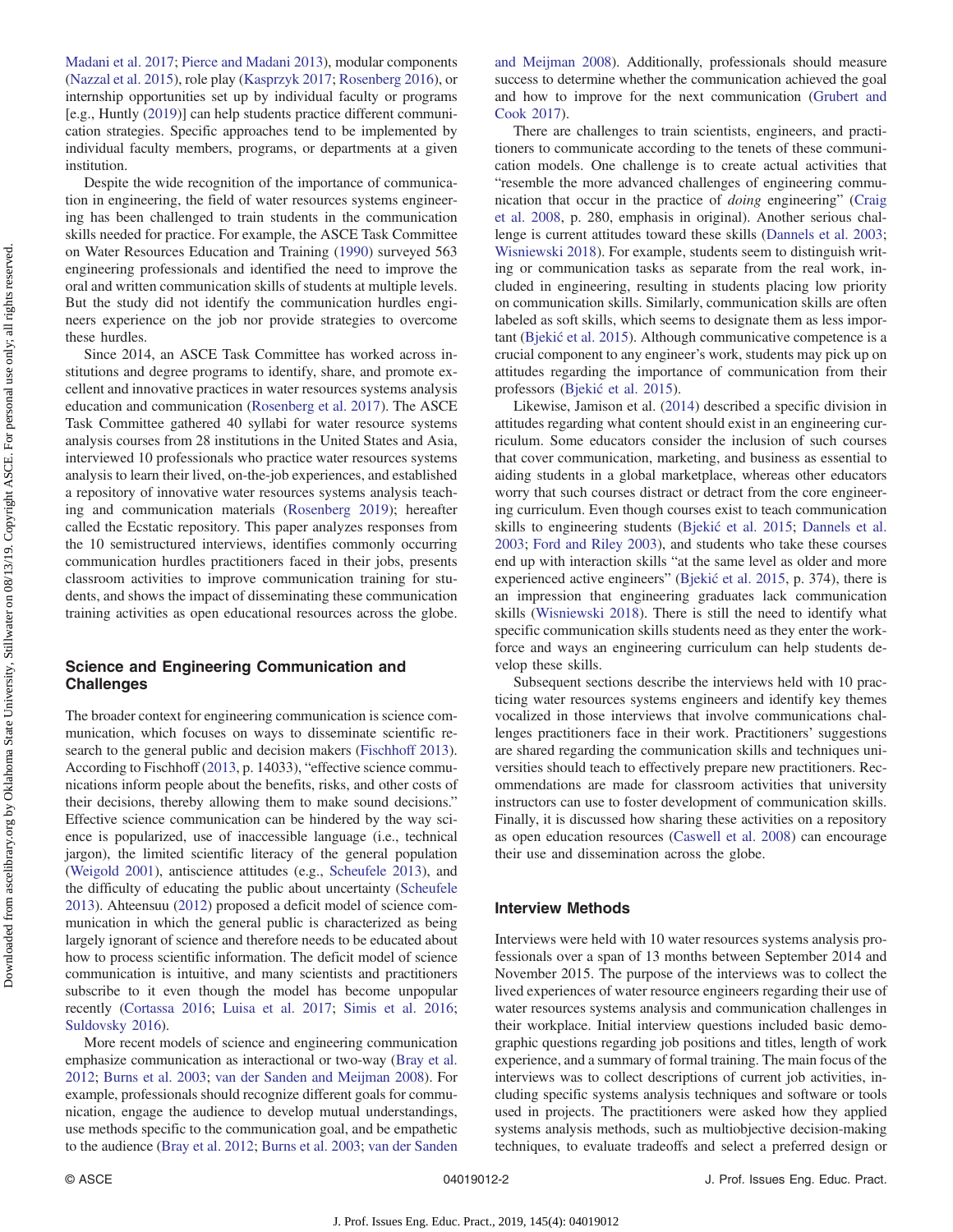solution from the set of alternatives. Practitioners were also asked how they analyzed and communicated uncertainty, tradeoffs, and simulation and optimization model results. Toward the end of each interview, practitioners were asked to provide their advice regarding how systems analysis could be employed more effectively in the future, including what skills and techniques universities should teach to effectively prepare new practitioners as they join the profession.

In this study, all interviewees were solicited from the roster of the ∼100 member standing ASCE Environmental and Water Resources Systems (EWRS) Committee of which the authors are also members, or were recommended by a member of the EWRS committee. All interviewees were male, worked at either consulting firms ( $n = 6$ ), water utilities ( $n = 2$ ), or an agency ( $n = 2$ ), but represent a diversity of ethnicities. The combined life experience in the workplace ranged from 4 to over 40 years on the job. All participants either had a MS or Ph.D. in engineering, including graduate work in water resources systems analysis. Six participants had P.E. licenses. Job titles ranged from Chief Modeler, Hydrologist, or Principal Engineer to Owner and President of a consulting firm. The number of interviews was cut off at 10 people because by that point, responses started to repeat and interviewees recommended additional people that had already been interviewed. Careful notes were taken during the interviews that resulted in a collected pool of data. With interviewees' consent, the interview questions and all raw interview notes were posted on the Ecstatic repository [\(Rosenberg 2019\)](#page-10-0) under the heading "Interviews."

Thematic analysis was used to search for meanings across all of the data, and then search for structural relationships between the meanings ([Åkerlind 2012,](#page-9-0) p. 117). Originally from the field of education ([Baillie and Douglas 2014](#page-9-0)), thematic analysis is a qualitative method built on the epistemological foundations that learning and knowledge are negotiated between learner and teacher, in this case a negotiation between the engineer and audience. The thematic analysis examines and combines the life experiences ([Åkerlind](#page-9-0) [2005](#page-9-0); [Daly et al. 2012](#page-9-0)) articulated in the interviews.

To achieve this, two authors first combined all the interview transcripts and read through each closely to enact a "selection procedure based on criteria of relevance" [\(Åkerlind 2012,](#page-9-0) p. 118). This resulted in a specific focus of all the communication issues and challenges mentioned by the research participants; the outcome was a combined collection of selected quotes from the interviews. These quotes were then seen as the data pool for this study. Next, the combined quotes were further explored based on similarities. Distinct categories were created based on the grouping of distinct similarities from the narrowed pool of data ([Åkerlind 2012\)](#page-9-0). The first two authors performed this analysis as a team, and dialogic reliability checks were conducted through team discussions. According to Åkerlind ([2012](#page-9-0), p. 125), a dialogic reliability check is "where agreement between researchers is reached through discussion and mutual critique of the data and of each researcher's interpretive hypothesis." The resulting themes thus represent the combined feedback of all the interviewees.

# Interview Results

The thematic data analysis provides insight into how the work of practicing water resources systems engineers is communicated in the field. Within this communication process, three themes and five categories within the themes surfaced from the data (Table [1](#page-3-0)). In the following subsections, each theme and subtheme is highlighted with specific details from the qualitative data.

# Impact of the Stakeholder in the Communication Process

The first theme emphasizes the important role that stakeholders play in the communication process. Communication is not oneway from the engineer to the stakeholder; rather, there is back-andforth and iterative communication among engineers, stakeholders, experts, and nonexperts during a project. Three specific categories within this theme emphasize the relational aspect of the communication and associated decision-making process.

#### Difficulty in Communicating Results

During the interviews, practitioners provided many statements explaining how it can be challenging to explain certain technical analyses to their clients. Examples from the data include statements regarding how it is difficult to communicate results of uncertainty analysis, convey ideas of probability distributions, and explain statistics, as well as how stakeholders can be averse to recognizing the benefits of optimization studies. Another practitioner also explained how it can be challenging to translate from frequency to probability.

#### Limitations Based on What Stakeholders Can/Cannot Understand

Because it can be difficult to communicate certain results or analyses to the clients, water resources systems engineers need to consider how their clients will process and understand results. Study data show how this limitation of understanding, as a result, impacts the specific techniques engineers are likely to employ, and the type and manner of results reported. For example, one research participant described that it is easier and more accessible to explain ranking or prioritization systems over pure optimization. Another participant said that it is more accessible for stakeholders and the public to understand sensitivity analysis and trade-offs between goals in comparison with optimization techniques. Another practitioner highlighted that, in his experience, stakeholders prefer scenario-based approaches.

#### Communication Process Is Time-Consuming

The two previous categories support this third category under the theme of the impact of the stakeholder in the communication process. Challenges in communicating results, and limits of possible strategies because of clients' previous level of understanding, can make communication a time-consuming process. One practitioner specifically explained that he found visualization techniques to require a significant amount of time to communicate, and another practitioner highlighted the need for additional time that allows iterative feedback between stakeholders and analysts throughout the duration of the project.

Theme 1 highlights the concern that if engineering students are only taught specific analysis tools or techniques, they might miss out on important roles that engineers are expected to play during the communication process. Working with clients or stakeholders is a relational communication process, and each project, situation, and analysis depends not only on the engineering analysis, but also on the people involved in the project. Computing solutions does not happen in a neutral vacuum, for example, in a sterile exam environment in a classroom. Instead, solution generation and analysis is part of a potentially complex interaction. Data from this study demonstrate the impact that stakeholders have on how engineering analyses are performed, and analyses should be disseminated for the purpose of improving situational awareness of all involved parties. This theme emphasizes communication as a two-way relay that can be complicated by the techniques and channels, information exchanged, and persons involved.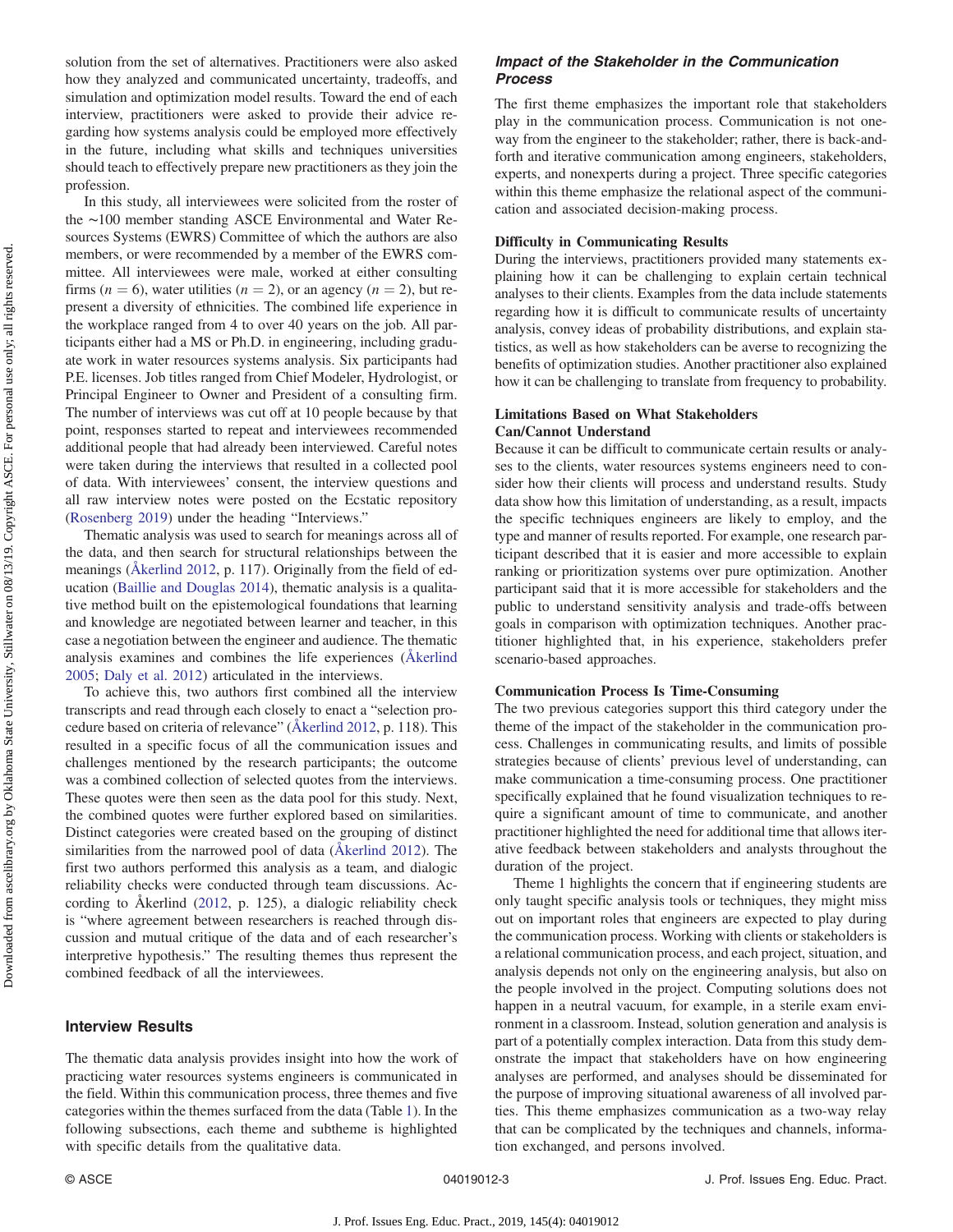<span id="page-3-0"></span>

|               | Table 1. Themes, categories, and example communication challenges described by water resources engineers on use of water resources systems analysis in |  |  |
|---------------|--------------------------------------------------------------------------------------------------------------------------------------------------------|--|--|
| the workplace |                                                                                                                                                        |  |  |

| the workplace |                                                                                                                                                                                                                                                                                                                                                                                                                                                                                                                                                                                                                                                                                                                                                                                                                                                                                                                                                                                                                                                                                                                                                                                                                                                                                                                                                                                                                   |  |  |  |  |
|---------------|-------------------------------------------------------------------------------------------------------------------------------------------------------------------------------------------------------------------------------------------------------------------------------------------------------------------------------------------------------------------------------------------------------------------------------------------------------------------------------------------------------------------------------------------------------------------------------------------------------------------------------------------------------------------------------------------------------------------------------------------------------------------------------------------------------------------------------------------------------------------------------------------------------------------------------------------------------------------------------------------------------------------------------------------------------------------------------------------------------------------------------------------------------------------------------------------------------------------------------------------------------------------------------------------------------------------------------------------------------------------------------------------------------------------|--|--|--|--|
| Theme         | Categories and example communication challenges                                                                                                                                                                                                                                                                                                                                                                                                                                                                                                                                                                                                                                                                                                                                                                                                                                                                                                                                                                                                                                                                                                                                                                                                                                                                                                                                                                   |  |  |  |  |
| $\mathbf{1}$  | Impact of stakeholder in communication process: know your audience. Emphasizes the role the stakeholders play in the calculation<br>process; ultimately, there is a communication relationship between engineers and stakeholders through the duration of the project<br>A. Difficulty communicating results and report certain results to stakeholders<br>• Difficult to communicate results of uncertainty analysis<br>• Challenging to convey ideas of probability distributions<br>• Stakeholders adverse to pure optimization in practice<br>• Difficult to communicate statistics<br>• Hard to translate from frequency to probability<br>B. Limitations based on what stakeholders can/cannot understand. Engineers need to consider how stakeholders will process and understand<br>results; this impacts the techniques they use and the results they report<br>• Easy to explain ranking or prioritization systems<br>• Stakeholders can understand need of multiobjective analysis<br>• Stakeholders prefer scenario-based approaches<br>• Easy for stakeholders and public to understand sensitivity and trade-off analyses<br>• Convey trade-offs, even though most stakeholders prefer least-cost solution<br>C. Communication process is time-consuming<br>• Visualization techniques take time to communicate<br>· Need time for feedback between stakeholders and analysts over project duration |  |  |  |  |
| 2             | Role of engineer in decision-making process: ongoing two-way communication between engineers and stakeholders throughout the project.<br>Engineers need communication skills beyond merely reporting results to stakeholders; the communication process includes facilitating<br>decision making<br>A. Communication to build and facilitate consensus<br>• Group meetings can be unproductive unless approval from all stakeholders is gained<br>• Meet with stakeholders, respond with simplifying models<br>• Use optimization models to build consensus if stakeholders do not concur on trade-offs<br>• Important to be able to integrate issues, stakeholders' concerns, and conflict resolution<br>B. Communication as integral to decision-making process<br>• Should be more active in decision-making process<br>• Decision making is a power and political process<br>• Interactions with decision makers needs to improve, both with listening (to know what is the right question) and also talking to people<br>• Keep stakeholders involved in the whole process, not just at the last step<br>• Challenging to use uncertainty bounds on alternatives and incorporate into decision making                                                                                                                                                                                                        |  |  |  |  |
| 3             | Communicate to educate emphasizes the possibility that engineers might consider themselves as 'educators' with their stakeholders;<br>the effectiveness of the project could rely on an ability to teach stakeholders about the necessity of certain techniques<br>A. Communication between engineers is not the same as with nontechnical people<br>B. Need to boil down information from analysis to presentation slides, a unique skill<br>C. Sensitivity analysis was new to participants; people had to be taught and cajoled                                                                                                                                                                                                                                                                                                                                                                                                                                                                                                                                                                                                                                                                                                                                                                                                                                                                                |  |  |  |  |

D. Stakeholders do not see value of alternative techniques, such as uncertainty analysis

# Role of Engineer in the Decision-Making Process

Not only do the study data emphasize the important effect of the communication processes on water resources systems engineering, they also depict how engineers play an important role in the decision-making process. This second theme highlights how engineers need communication skills beyond merely reporting technical methods and results to stakeholders. Communication with stakeholders and clients can also help facilitate decision making. Two categories surfaced from the data under this theme.

#### Communication to Build and Facilitate Consensus

As part of the decision-making process, water resources engineers might be called on to work to build consensus between disparate groups involved in the project. For example, one research participant described how group meetings can be unproductive unless approval from all stakeholders can be gained; the engineer might work to facilitate this approval. Another practitioner described that one aspect of the communication process includes meeting with stakeholders to ascertain their specific needs, then developing simplified models to respond to those needs. Another practitioner described how he uses optimization models to build consensus if the stakeholders do not initially concur on trade-offs.

Another aspect of the decision-making process involves the engineer acting as facilitator if the communication process becomes problematic. One research participant explained how it is crucial to be able to integrate issues, address stakeholders' concerns, and resolve conflicts. These results identify how diverse communication goals, including to resolve conflicts, influence the techniques and channels used, and information relayed.

#### Communication as Integral to the Decision-Making Process

The research participants in this study explained many ways in which they would advise new graduates on how to be involved in decisions with clients and stakeholders. For example, one practitioner directly stated that water resource engineers need to be more active in the decision-making process; the act of decision making is a political process, and many factors influence the final results. Because of this, engineers need to keep stakeholders involved in the entire process, not just at the last step of sharing their results. All interactions with decision makers in the process need continuous improvement, including listening skills, identifying the right question that should be pursued, identifying when additional questions should be pursued, and identifying additional stakeholders and experts (e.g., professional facilitators) to include in the communication process. One practitioner specifically described how it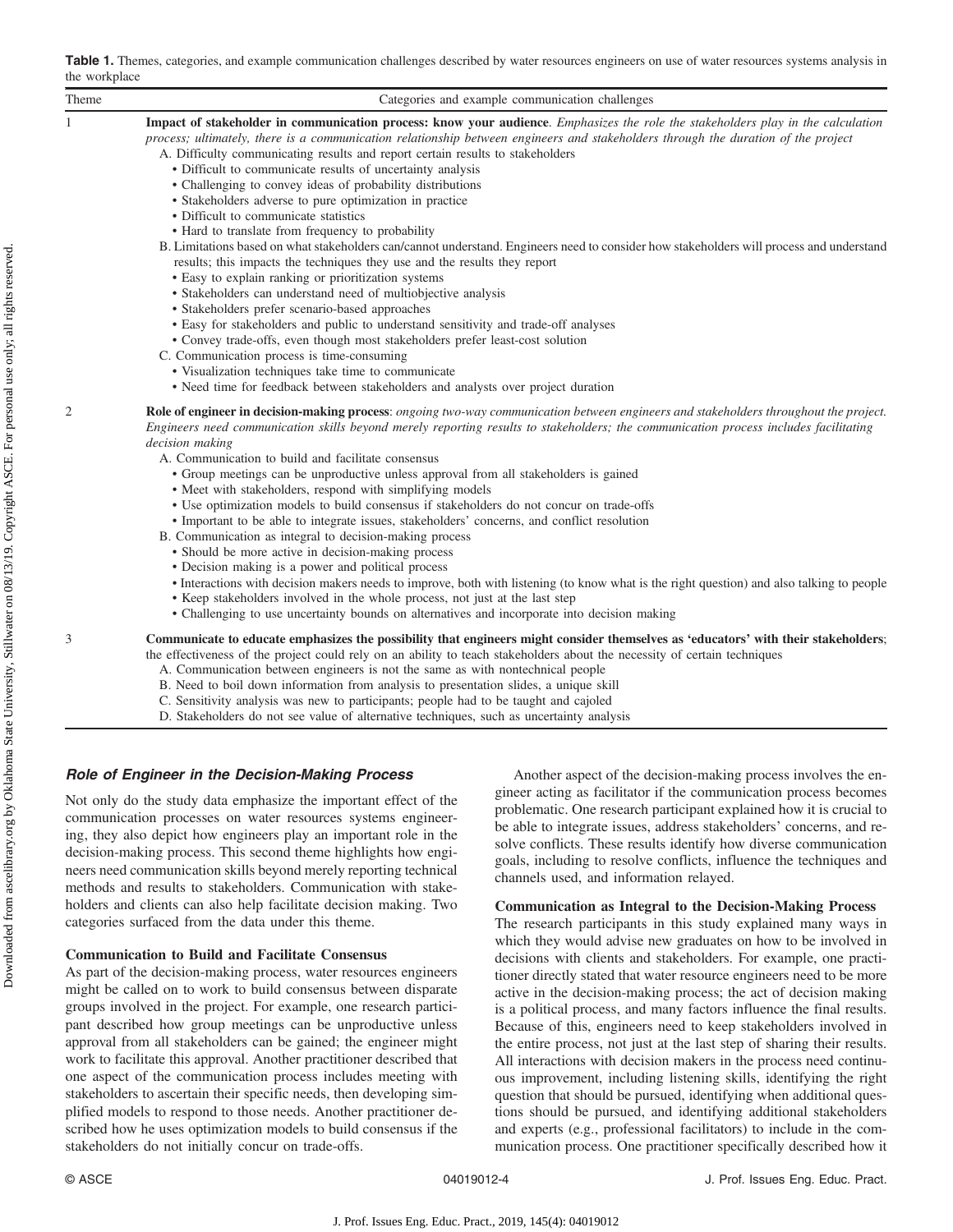has been challenging to communicate the implications of uncertainty bounds on alternatives and how this uncertainty should be incorporated into decision making.

This second theme of how the water resources engineer acts as part of the decision-making process builds on the first theme. Although the stakeholders and clients impact the communication process, the engineer also has an important role in facilitating complex decision-making processes.

### Communicating for Education

This final theme emphasizes the need for the water resource engineer to play a role as an educator as well as a learner within the process, specifically to help professionals and project stakeholders exchange information during a project. The effectiveness of a project can depend on the ability to teach stakeholders about the need of certain analytical techniques, how an analysis is done, and what results and insights are gained from the analysis. For example, one practitioner stated that the education of stakeholders is a crucial issue to consider because it directly impacts outcomes. Another participant explained that when communication between engineers themselves is different than with nontechnical people, it is necessary to address this difference with distinct communication tools and strategies. Specifically, stakeholders may not have had any formal training or experience with the technical methods used in the project.

Another participant explained that an important aspect of his job is to convey background and underlying assumptions on how the trade-offs between conflicting stakeholder objectives are quantified. Stakeholders may not have seen the value of alternative techniques that engineers may have in their toolbox, such as different types of numerical techniques for conducting uncertainty analysis. Another practitioner described how sensitivity analysis was new to clients, and they had to be taught and encouraged before methods for sensitivity analysis were integrated in project activities. One other specific issue that was mentioned is the need to boil down information from the analysis to a clear and concise presentation format in order to aid the stakeholders' learning of complex technical methods. All of these examples from the data stress that water resource professionals need to work on educating those involved in the project to reach an effective and satisfactory outcome.

At the same time, engineers need to listen carefully to their clients and stakeholders to learn more about the problem, stakeholder goals, available data, opportunities, and constraints. Engineers also have to learn how to best present information in an accessible and timely manner. Education of all involved stakeholders and participating engineers necessitates two-way interactions where stakeholders educate the engineer, and vice versa. Results from this subtheme show rich interactions and connections among communication goals, techniques, information types, participants, and setting, and they emphasize the need for two-way relay.

Together, the three themes highlight multiple communication hurdles that water resources systems engineers face in their jobs. These hurdles include explaining computational results, explaining effects of decision outcomes on stakeholders, and educating stakeholders on the usefulness of certain techniques. Interviewees also noted that clients, stakeholders, and others often do not understand what water resources systems analysis is or what systems analysts do. Additionally, systems analysts often focus on use of computational tools (rather than the problem context that determines which tools to use), whereas stakeholders tend to focus on contextual complexities and sometimes narrowly on the worst-case scenario.

## Suggestions to Bolster Communication Training

To start addressing these communication challenges, several ways are suggested to bolster communication training in small, manageable increments within an individual water resources systems analysis course or throughout an engineering program and curriculum so that practitioners and stakeholders can better benefit from systems analysis work. These suggestions come from the practitioners themselves, in the form of advice they offered at the end of interviews on skills and techniques universities should teach to effectively prepare new practitioners to join the profession. The six recommendations are presented in the following subsections.

# Use Case-Study Examples and Projects in the Classroom

The benefits of using case studies include providing students with opportunities to understand broader perspectives and contextual details, acknowledge situations involving multiple stakeholders, weigh tradeoffs among stakeholder objectives, and describe the complexity and evolution of problems. In analyzing case studies, students can consider how communication plays a role in the decision-making process and the outcomes. Case studies also foster an ability to consider and explain complex issues. Examples of engineering case studies and suggestions for classroom use include those from Baillie and Moore ([2004\)](#page-9-0), Bhatt et al. ([2009\)](#page-9-0), Elleithy et al. ([2016\)](#page-9-0), Lawson and Brady [\(2011](#page-9-0)), Sankar et al. ([2008\)](#page-10-0), Swatuk and Motsholapheko [\(2008](#page-10-0)), and Watkins [\(2013](#page-10-0)). Case studies can help students communicate for more diverse goals and techniques, relay different types of information, and see problems from different participant's perspectives.

# Allow Students to Role Play Different Roles in a Case-Study Decision-Making Process

Role play allows students to overtly practice different forms of communication, negotiation, teamwork, conflict, and conflict resolution based on the realistic details in the case study. Both Darling and Dannels [\(2003](#page-9-0)) and Sageev and Romanowski [\(2001](#page-10-0)) also found that developing communication skills in meetings and teamwork situations is one of the most common and effective skills needed for engineers; role plays allow students to practice these informal communication skills as opposed to solely focusing on public speaking skills. Pierce and Madani [\(2013](#page-10-0)) found that students cooperated, built trust, shared information, communicated, and engaged in social learning while role playing villagers choosing to irrigate fields with groundwater, surface water, and rainwater in the online game Irrigania ([Seibert and Vis 2012](#page-10-0)). Further, these skills also contributed to students more sustainably managing resources within the game ([Pierce 2013](#page-10-0)).

Jamison et al. (2014, p. 266) highlighted how engineering education should allow students to experience, engage, and interact in such a way that their "own learning process . . . will include awareness and understanding of the people that are going to use the technology that the students learn about." Role-play assignments and team activities encourage students to look at the situation from another perspective (such as from the position of a stakeholder), instead of only considering communication from the position of engineer. At the same time, role playing can sometimes make students feel uncomfortable ([Jackson and Back 2011](#page-9-0)); instructors must monitor role playing exercises, engage with students, and check on their emotional well-being. Role play addresses all three themes that emerged from this study's interview analysis. Realistic case studies offer students opportunities to examine the role of stakeholders and clients in projects, facilitate decisions regarding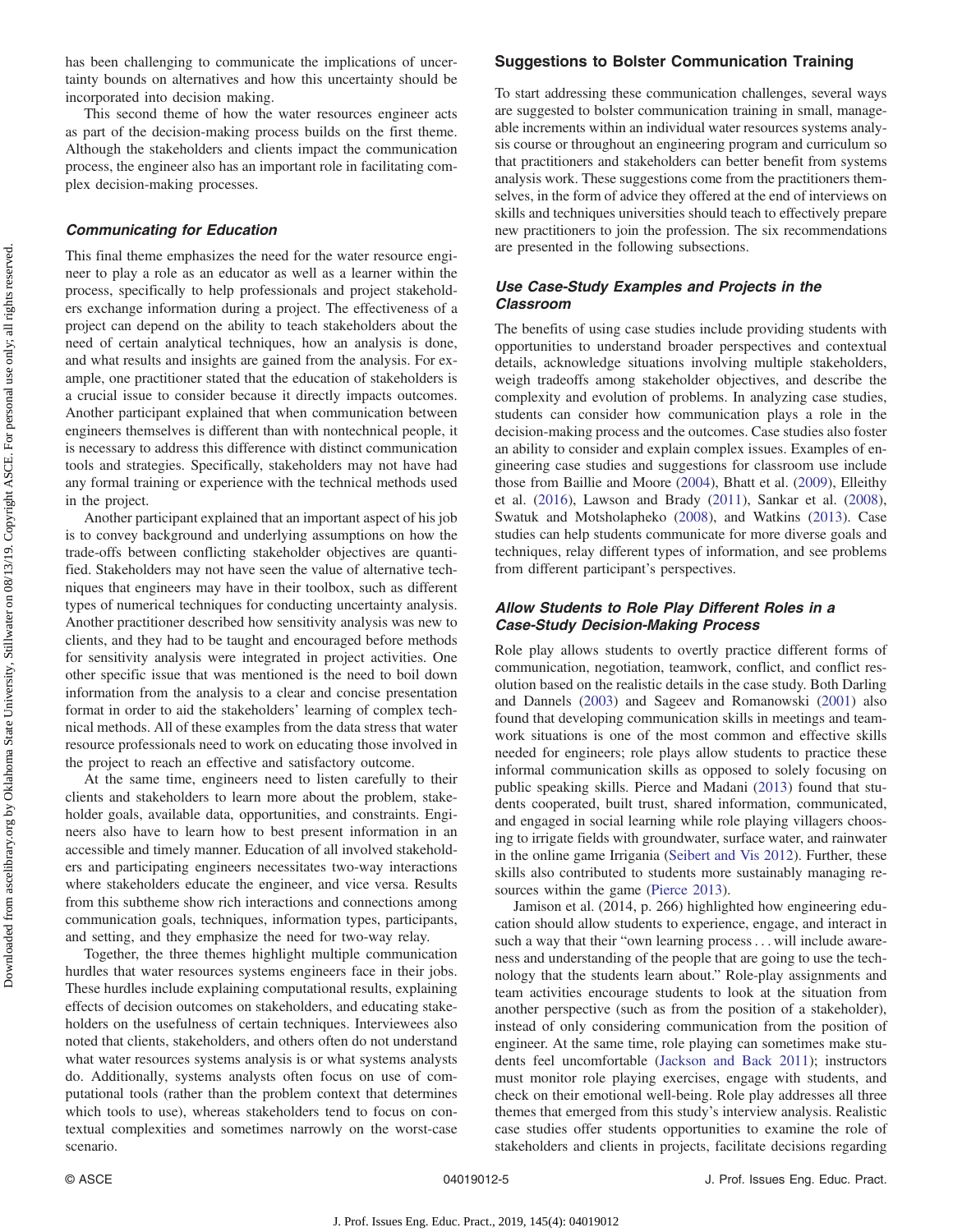which tools and solutions to consider, and learn more deeply about the case.

# Guide Students to Develop the Ability to Simplify a Problem and Explain It

One practitioner suggested that for all projects and assignments, students or teams need to explicitly write down and document the specific questions and problems they seek to answer. This activity can help students write clearly and identify and understand the relevant problems ([Craig et al. 2008;](#page-9-0) [Ford and Riley 2003](#page-9-0); [Jamison et al. 2014\)](#page-9-0). This attention to problems and associated questions can help students develop skills in problem definition and selection of the modeling, analysis, and uncertainty methods to use to solve the problem and communicate with stakeholders. To determine which tools to use, water resources systems analysts must develop problem-definition skills to simplify a problem, explain it, and identify the issues that constrain technical solutions.

Bish et al. [\(2014](#page-9-0)) highlighted problem solving skills for engineering asset management as including the ability to combine pieces of the puzzle, analytical thinking skills to break down issues into smaller concepts, and the ability to seek out information. This overt recommendation from one practitioner connects with all three themes from this study's analysis because effective problem definition will impact communication with clients, including ways in which analysts will impact decisions and step up to educate stakeholders regarding the most effective way to address problems.

## Encourage Students to Develop Facilitation and Conflict-Resolution Skills

Multiple interviewees suggested that training to help students develop facilitation and conflict-resolution skills will benefit graduates once they enter the workforce. Certain practitioners advocated for additional training to help students to learn to listen to people. Connected to listening is enacting comprehension checks to make sure that the right question is being addressed, which might require further communication and discussion with stakeholders than that suggested from simply reading the project contract or scope of work. Encouraging students to develop facilitation and conflictresolution skills ties most directly to the second theme of considering the role of engineers in the decision-making process. Having the ability to facilitate effective discussions among a variety of stakeholders is beneficial to the overall systems analysis process.

Support for this recommendation is also found in the literature. Pierce ([2013\)](#page-10-0) reported that students communicated in efforts to resolve groundwater conflicts while playing the Irrigania game. Bjekić et al. ([2015\)](#page-9-0) stressed the importance of developing conflictresolution skills for engineering students, and Darling and Dannels [\(2003](#page-9-0)) highlighted that listening, negotiation, and clarity are crucial job skills because engineers work with diverse audiences.

# Cross Pollinate with Other Fields Such as Ecology, Public Health, and Economics

Practitioners recommend offering students the opportunity to consider a situation from broader perspectives, including ecology, public health, economics, and others. Broader perspectives will encourage students to think about the problem scope and simplifications typically assumed in water resources systems analysis and confront the technical jargon used in the field. Cross pollinating with other fields may also introduce students to different ways to frame a problem, new technical approaches (e.g., treatment of uncertainty), and alternative ways to present results. This suggestion links to all three interview themes to help students communicate to a broader group of stakeholders and clients, reach consensus among wider groups of people, and help educate stakeholders and clients about the different dimensions of a problem. Dannels et al. ([2003\)](#page-9-0) and Ford and Riley [\(2003](#page-9-0)) suggested ways to group students in multidisciplinary teams to learn communication skills.

# Include Broader Contexts of Problems, Such as How Political/Institutional Constraints, Bureaucracies, and Social Issues May Constrain Technical Solutions

This recommendation highlights the need to use case studies (Recommendation 1) that are rich in background context—including political/institutional constraints, bureaucracies, social issues, and laws—to illustrate the relational and contextual factors that affect on-the-job communication. Jamison et al. ([2014\)](#page-9-0) also argued for the need for contextual knowledge for engineers. In the same vein, when discussing this recommendation in the area of chemical engineering, Tuerk and Lee [\(2014](#page-10-0), p. 1957) stated, "understanding the nature of relevant political and social issues is a prerequisite to good engineering design, thus requiring an appreciation for, and competence in, basic policy, social science, and cultural studies among engineers." Engineering students who only find solutions in controlled classroom environments will never see the important roles stakeholders play to impact the decision-making process or the need to educate stakeholders during a contractual relationship.

The practitioners interviewed for this study highlighted the need for students to be prepared for a broad set of constraints, bureaucracies, social issues, laws, and other factors that affect their water resources systems engineering work. Including the broader context that constrains technical solutions will help students communicate for more diverse goals, relay information, and identify appropriate communication settings.

# Activities to Integrate Practitioners' Suggestions into Curriculum

This study also provides 22 classroom activities that integrate the practitioners' six recommendations to improve communication training for engineers into curriculum (Table [2\)](#page-6-0). For example, the Fairweather Planning [\(Palmer 2013\)](#page-10-0) and Choose a Manager [\(Kasprzyk 2017\)](#page-9-0) activities present students with case studies where they must work in groups and communicate to solve a water management problem. The online Irrigania computer game [\(Madani 2018](#page-9-0); [Rosenberg 2016](#page-10-0); [Seibert and Vis 2012](#page-10-0)), Fairweather team-building exercise [\(Palmer 2013](#page-10-0)), and Milwaukee, Wisconsin stormwater/sewer water management problem [\(Watkins](#page-10-0) [2018](#page-10-0)) allow students to role play as farmers, managers, consultants, planners, citizens, and other stakeholders working to solve water management problems like preventing aquifer drawdown, providing a reliable water supply to a city, or preventing combined sewer overflows. The serious game activities ([Hockaday et al. 2017](#page-9-0); [Madani et al. 2017](#page-9-0); [Pierce and Madani 2014](#page-10-0)) further allow student role players to work together to resolve conflicts.

Causal loop diagramming, one-page written summaries, and 3-min pop-up presentations help students simplify and explain a problem. Similarly, the Fairweather team-building ([Palmer 2013\)](#page-10-0), water allocation with seasonal forecasts [\(Brown et al. 2010\)](#page-9-0), and game-based learning [\(Madani et al. 2017](#page-9-0); [Pierce and Madani 2013\)](#page-10-0) activities help students negotiate and resolve water resources conflicts. Nine other activities further use water resources course syllabi, practitioner interviews, causal-loop diagramming, planning activities, and a field trip to help students cross pollinate across related fields and identify the broader context for water resources problems. These activities also involve community members and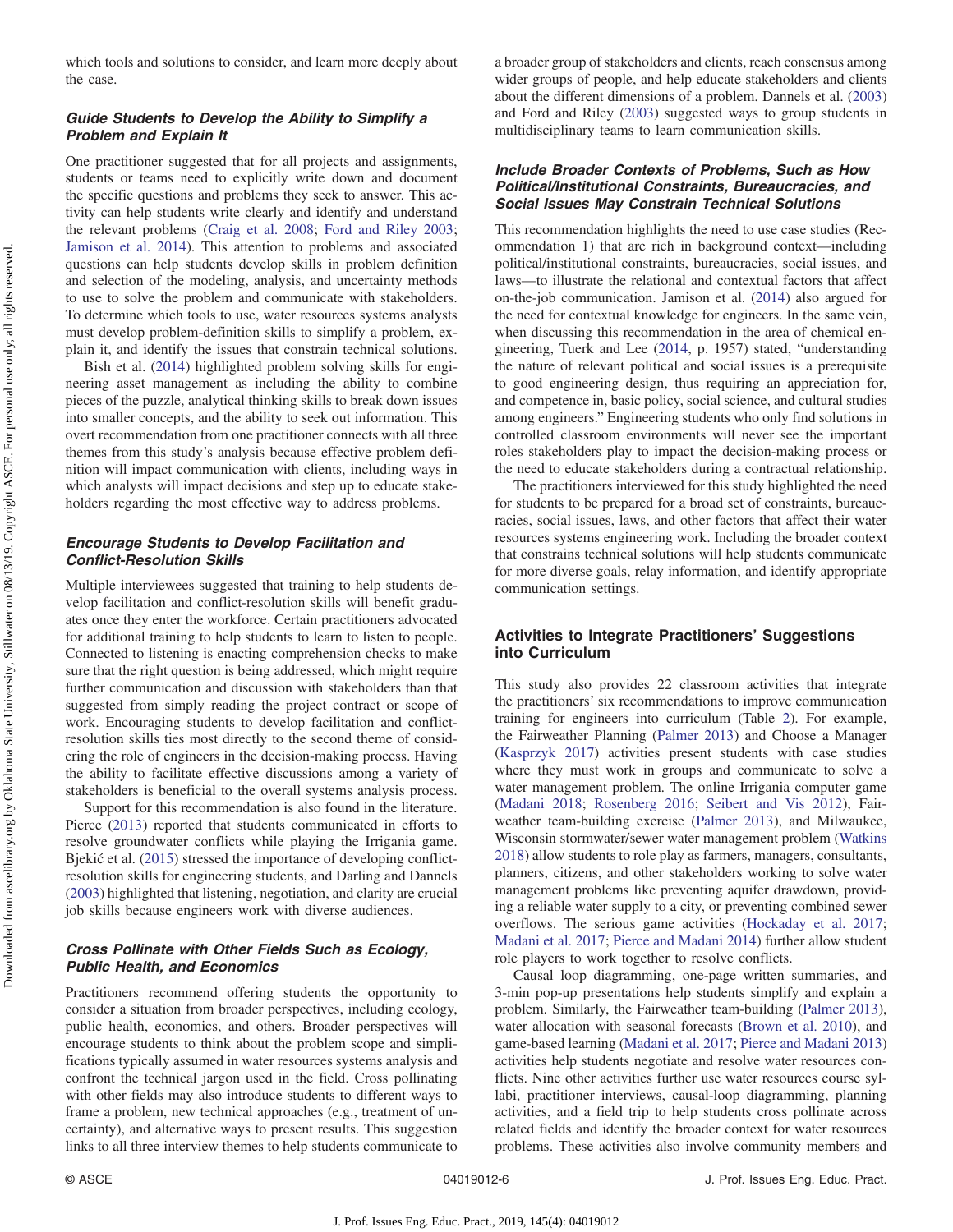| Table 2. Example classroom activities to improve communication skills |  |  |  |  |  |  |
|-----------------------------------------------------------------------|--|--|--|--|--|--|
|-----------------------------------------------------------------------|--|--|--|--|--|--|

<span id="page-6-0"></span>

| Skill                                | Class activity                                                                                                                                                                                                                                                                                                                                                                    | Institution                                                                                    | Date                      | References                                                                       |
|--------------------------------------|-----------------------------------------------------------------------------------------------------------------------------------------------------------------------------------------------------------------------------------------------------------------------------------------------------------------------------------------------------------------------------------|------------------------------------------------------------------------------------------------|---------------------------|----------------------------------------------------------------------------------|
| Case studies                         | Fairweather planning Exercise 1<br>Choose a manager to illustrate multicriteria decision analysis                                                                                                                                                                                                                                                                                 | <b>UMass</b><br>University of Colorado<br>Boulder                                              | Fall 2013<br>Fall 2017    | Palmer (2013)<br>Kasprzyk (2017)                                                 |
| Role play                            | Irrigania computer game                                                                                                                                                                                                                                                                                                                                                           | Politecnico di Milano,<br>USU, UCF, and Lund<br>University                                     | 2013-2018                 | Madani (2018), Pierce<br>(2013), Rosenberg (2016),<br>and Seibert and Vis (2012) |
|                                      | Fairweather team-building Exercise 2<br>Students role play as an engineering consultant tasked with<br>developing a cost-effective plan to upgrade Milwaukee's<br>sanitary and combined sewer systems                                                                                                                                                                             | <b>UMass</b><br>MTU                                                                            | Fall 2013<br>Fall 2018    | Palmer (2013)<br>Watkins (2018)                                                  |
|                                      | Students role play a lead diplomat or politician negotiating a<br>deal over transboundary water and environmental problems<br>[e.g., sharing the Nile River and Caspian Sea, agreeing over a<br>global declaration on water/environment, or setting up a<br>regional initiative/center to deal with water and dust problems<br>in the Middle East and North Africa (MENA) region] | UCF, Imperial College<br>London, Polytechnic<br>University of Valencia,<br>and Yale University | 2013-2019                 |                                                                                  |
|                                      | Encourage students to use effective listening skills, optimistic<br>tone during games                                                                                                                                                                                                                                                                                             |                                                                                                |                           |                                                                                  |
| Simplify and<br>explain a<br>problem | Serious board and computer games<br>Causal loop diagram (CLD) drawing activity to visualize<br>water management system structure and facilitate consensus<br>on management strategies                                                                                                                                                                                             | UT El Paso                                                                                     | Spring 2018               | Hockaday et al. (2017)<br>Mirchi (2018)                                          |
|                                      | Students write a proposal to solve a water problem using a<br>systems analysis technique. Next, students develop the project<br>and present a preliminary and a final report                                                                                                                                                                                                      | UT San Antonio and<br><b>USU</b>                                                               | 2015-2018                 |                                                                                  |
|                                      | Students make 3-min pop-up talk on class projects midway<br>through the semester                                                                                                                                                                                                                                                                                                  | USU                                                                                            | Fall 2018                 |                                                                                  |
|                                      | Students write a one-page summary of a systems analysis<br>paper or problem to identify the problem, importance,<br>modeling approach, main findings, and limitations                                                                                                                                                                                                             | UT San Antonio and<br>USU                                                                      | 2012-2018                 |                                                                                  |
|                                      | Invite local politicians and decision makers to student<br>presentations and have visitors ask questions                                                                                                                                                                                                                                                                          |                                                                                                |                           |                                                                                  |
| Conflict<br>resolution               | Fairweather team building Exercise 2<br>Students negotiate reservoir water allocations given uncertain<br>seasonal forecasts                                                                                                                                                                                                                                                      | <b>UMass</b><br><b>MTU</b>                                                                     | Fall 2013<br>Fall 2018    | Palmer (2013)<br>Brown et al. $(2010)$                                           |
|                                      | Game-based learning and serious games                                                                                                                                                                                                                                                                                                                                             |                                                                                                |                           | Hockaday et al. (2017),<br>Madani et al. (2017), and<br>Pierce and Madani (2014) |
| Cross pollinate<br>across fields     | Use Ecstatic materials to structure syllabi to include a breadth<br>of topics (Rosenberg 2019, Ecstatic_syllabi)                                                                                                                                                                                                                                                                  | University of<br>California Davis                                                              | Fall 2017                 |                                                                                  |
|                                      | Students attend multidisciplinary symposiums and training<br>involving formal and informal oral communication of water                                                                                                                                                                                                                                                            |                                                                                                |                           |                                                                                  |
|                                      | science, engineering, law, business, and policy<br>Hold competitions (e.g., USEPA Campus Rainworks<br>Challenge). Multidisciplinary student teams jointly work<br>on problems                                                                                                                                                                                                     |                                                                                                |                           |                                                                                  |
| Include<br>broader                   | CLD drawing activity to visualize water management system<br>structure and facilitate consensus on management strategies                                                                                                                                                                                                                                                          | UT El Paso                                                                                     | Spring 2018               | Mirchi (2018)                                                                    |
| context for<br>problems              | Fairweather planning activity Exercise 2<br>Read practitioner interviews on what constrains use of<br>systems analysis in practice and discuss                                                                                                                                                                                                                                    | <b>UMass</b><br>USU                                                                            | Fall 2013<br>Fall 2018    | Palmer (2013)<br>Grayman (2015) and<br>Loucks $(2015)$                           |
|                                      | Economic and full value of water module                                                                                                                                                                                                                                                                                                                                           | MTU and UT El Paso                                                                             | Fall 2016-<br>Spring 2017 | Gyawali et al. (2018)                                                            |
|                                      | 4-day/3-night field trip to Glen Canyon Dam where students<br>met with stakeholders and managers                                                                                                                                                                                                                                                                                  | <b>USU</b>                                                                                     | Spring 2018               |                                                                                  |
|                                      | Have different community members present on various<br>aspects of an assigned problem                                                                                                                                                                                                                                                                                             |                                                                                                |                           |                                                                                  |

Note: UMass = University of Massachusetts Amherst; USU = Utah State University; UCF = University of Central Florida; MTU = Michigan Tech University; and UT = University of Texas.

encourage students to attend multidisciplinary symposiums and trainings.

Feedback for students is built into each of the communication activities. For example, students who play serious or role-play games can observe their own and other students' performance during the game and afterwards. Judges of student competitions can provide feedback, and instructors can constructively critique student work in the other communication activities as part of regular student reflection and grading. Further, communication activities can be combined to enhance feedback for students. For example, local

Downloaded from ascelibrary.org by Oklahoma State University, Stillwater on 08/13/19. Copyright ASCE. For personal use only; all rights reserved. Downloaded from ascelibrary.org by Oklahoma State University, Stillwater on 08/13/19. Copyright ASCE. For personal use only; all rights reserved.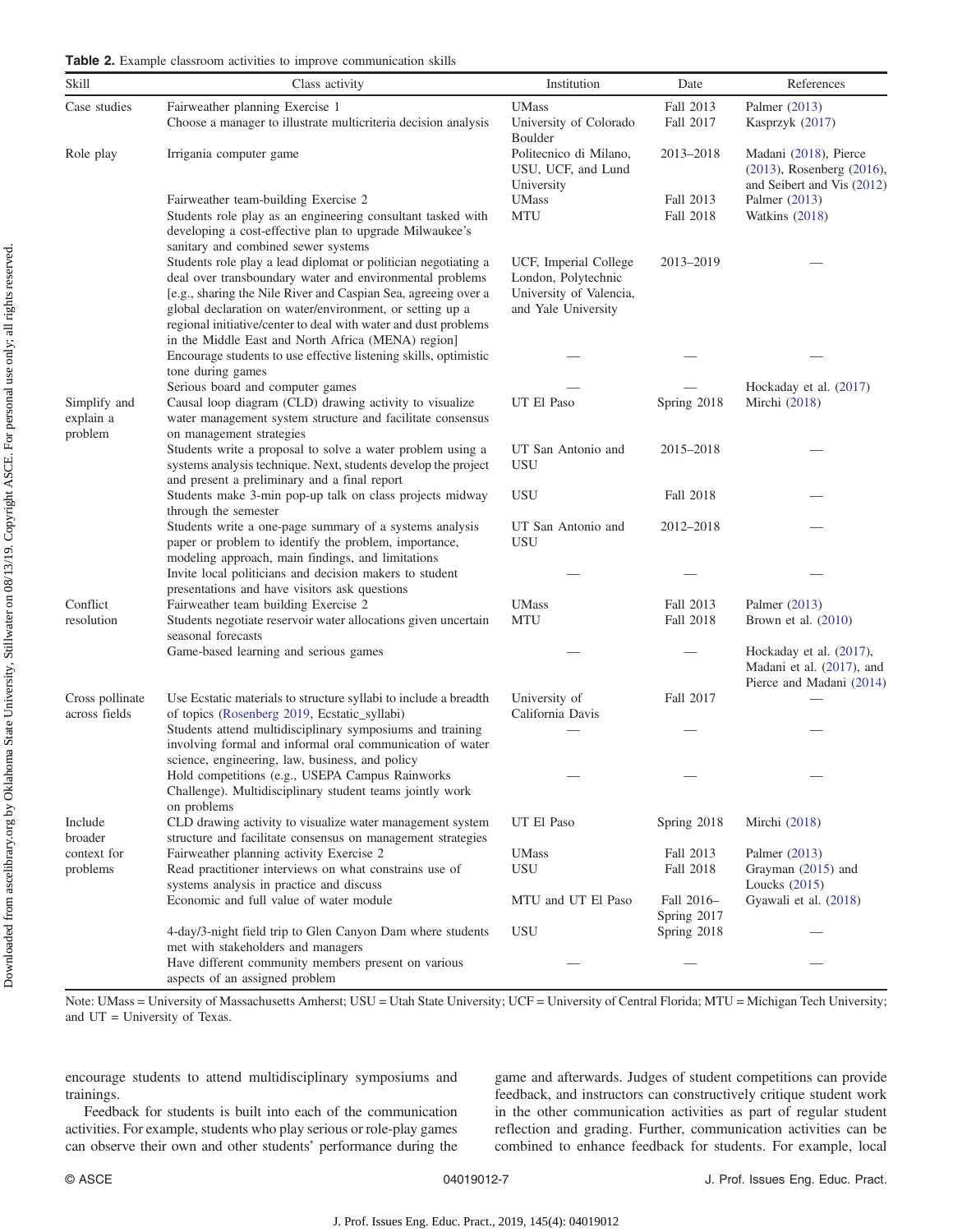

Fig. 1. Total downloads from the ECSTATIC repository by location through May 2019. (Map data © 2019 Google.)

politicians and decision makers can be invited to observe role play activities and share their observations of the role play with students. At public presentations by students, local stakeholders and decision makers can share reactions afterwards during questions and answers.

Each skill and its associated activities in Table [2](#page-6-0) address the three communication themes identified in Table [1](#page-3-0). For example, Theme 2 on ongoing two-way communication between engineers and stakeholders is very prominent in the activities and reinforced by a repeated cycle of student communication and instructor feedback. These cycles offer students the opportunity to communicate through multiple mediums, be receptive to others' ideas, listen to the needs and requirements of others, adapt project scope and methods over time, and experience communication as an on-going and long-term process.

The authors and other engineering faculty have already led many of these communication training activities in university courses across the United States and Europe in recent years (Table [2](#page-6-0), third and fourth columns). Many of these activities have also been shared on the Ecstatic repository as open educational resources that educators throughout the world can access, adopt, and extend [\(Caswell](#page-9-0) [et al. 2008\)](#page-9-0). Through the end of May 2019, 78 Ecstatic resources have been downloaded 4,407 times by individuals on six continents (Fig. 1). A full 70% of downloads have come from educational institutions, with the remainder from commercial, governmental, organizational, library, and military institutions. Monthly download rates have grown since the repository was established in February 2017 (Fig. 2). The Ecstatic repository includes a Submit New



Fig. 2. Monthly downloads from the ECSTATIC repository since March 2017.

Material link so the Repository can grow over time [\(Rosenberg](#page-10-0) [2019\)](#page-10-0).

Posting and sharing these teaching materials serves as a bottom-up approach to integrate practitioners' recommendations for communication training into curriculum. Posting activities on the Ecstatic repository encourages and empowers individual instructors to make changes in their own classes. This bottom-up approach to integrate communication into curriculum is sustainable and scalable because it requires little effort for an educator to add a new or existing communication activity to the Ecstatic repository.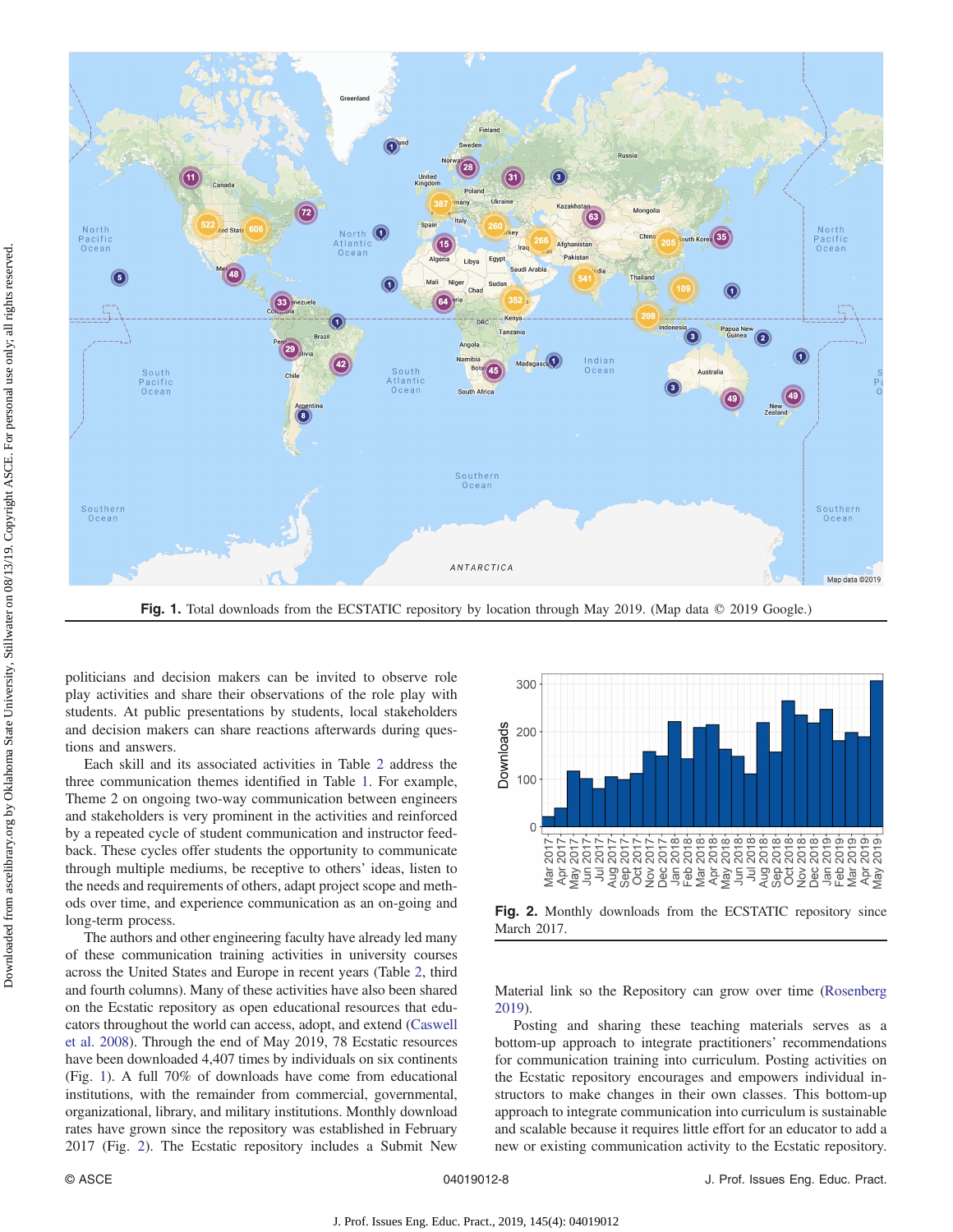At the same time, other educators and students can freely access activities as open educational resources. This bottom-up approach to enhance communication training in water resources systems engineering can be replicated by other engineering disciplines.

# **Conclusions**

An important role for engineering faculty working in colleges and universities is to prepare the next generation of engineers to address complex problems with diverse groups of stakeholders. This study moves beyond simply emphasizing the importance of communication skills in engineering ([Donnell et al. 2011](#page-9-0)) by identifying where current water resources systems analysis programs sometimes fall short in teaching professional communication skills and how programs can be improved.

Ten practicing water resources systems engineers were interviewed to identify, share, and promote effective practices in water resources systems analysis education and communication. The interviews highlighted three themes of communication challenges that exist on the job: stakeholders' impact the communication process, the role of the engineer in the decision-making process, and communication as a means to educate stakeholders. Practitioners also suggested several ways to better prepare students to meet these communication challenges. These suggestions include using case studies in the classroom; encourage students to role play; guiding students to develop the ability to simplify problems and describe them; encouraging facilitation and conflict-resolution skills; cross pollinating examples with content from public health, economics, and other disciplines; and including broader political, institutional, and social considerations and constraints in example problems. Together, these practitioner recommendations can help water resources systems analysts better communicate with and listen to stakeholders, develop a vision and intuition for the work they will undertake, develop conflict-resolution skills, and humbly recognize that systems analysis techniques cannot solve every problem.

In addition, 22 classroom activities are shared that integrate the practitioners' six recommendations to improve communication training for engineers into curriculum. The authors have implemented these activities in university classrooms in the United States and Europe and shared them as open educational resources on the Ecstatic repository for other instructors and students to download, use, share, and adapt. This bottom-up approach to integrate communication into the water resources systems analysis curriculum is sustainable and scalable and can be replicated by other engineering disciplines.

# Appendix. Themes, Categories, and Example Communication Challenges Described by Water Resources Engineers on Use of Water Resources Systems Analysis in the Workplace

# Theme 1. Impact of Stakeholder in the Communication Process: Know Your Audience

This theme emphasizes the role the stakeholders play in the calculation process; ultimately, there is a communication relationship between engineers and stakeholders through the duration of the project. Aspects of this theme are as follows:

- 1. Difficulty communicating results and reporting certain results to stakeholders:
	- difficult to communicate results of uncertainty analysis;
	- challenging to convey ideas of probability distributions;
	- stakeholders adverse to pure optimization in practice;
- difficult to communicate statistics; and
- hard to translate from frequency to probability.
- 2. Limitations based on what stakeholders can/cannot understand. Engineers need to consider how stakeholders will process and understand results; this impacts the techniques they use and the results they report:
	- easy to explain ranking or prioritization systems;
	- stakeholders can understand need of multiobjective analysis;
	- stakeholders prefer scenario-based approaches;
	- easy for stakeholders and public to understand sensitivity and trade-off analyses; and
	- convey trade-offs, even though most stakeholders prefer least-cost solution.
- 3. Communication process is time-consuming:
	- visualization techniques take time to communicate; and • need time for feedback between stakeholders and analysts over project duration.

## Theme 2. Role of Engineer in Decision-Making Process

This theme concerns ongoing two-way communication between engineers and stakeholders throughout the project. Engineers need communication skills beyond merely reporting results to stakeholders; the communication process includes facilitating decision making. Specific areas of this theme are as follows:

1. Communication to build and facilitate consensus:

- group meetings can be unproductive unless approval from all stakeholders is gained;
- meet with stakeholders, respond with simplifying models;
- use optimization models to build consensus if stakeholders do not concur on trade-offs; and
- important to be able to integrate issues, stakeholders' concerns, and conflict resolution.
- 2. Communication as integral to the decision-making process:
	- should be more active in decision-making process;
	- decision making is a power and political process;
	- interactions with decision makers needs to improve, both with listening (to know what is the right question) and also talking to people;
	- keep stakeholders involved in the whole process, not just at the last step; and
	- challenging to use uncertainty bounds on alternatives and incorporate into decision making.

# Theme 3. Communicate to Educate

This theme emphasizes the possibility that engineers might consider themselves as educators with their stakeholders and how the effectiveness of the project could rely on an ability to teach stakeholders about the necessity of certain techniques. Specific areas in this theme are as follows:

- 1. communication between engineers is not the same as with nontechnical people;
- 2. need to boil down information from analysis to presentation slides, a unique skill;
- 3. sensitivity analysis was new to participants; people had to be taught and cajoled; and
- 4. stakeholders do not see value of alternative techniques, such as uncertainty analysis.

# Data Availability Statement

All interview questions and notes from the interviews with practitioners are available online as open educational resources on the

Downloaded from ascelibrary org by Oklahoma State University, Stillwater on 08/13/19. Copyright ASCE. For personal use only; all rights reserved Downloaded from ascelibrary.org by Oklahoma State University, Stillwater on 08/13/19. Copyright ASCE. For personal use only; all rights reserved.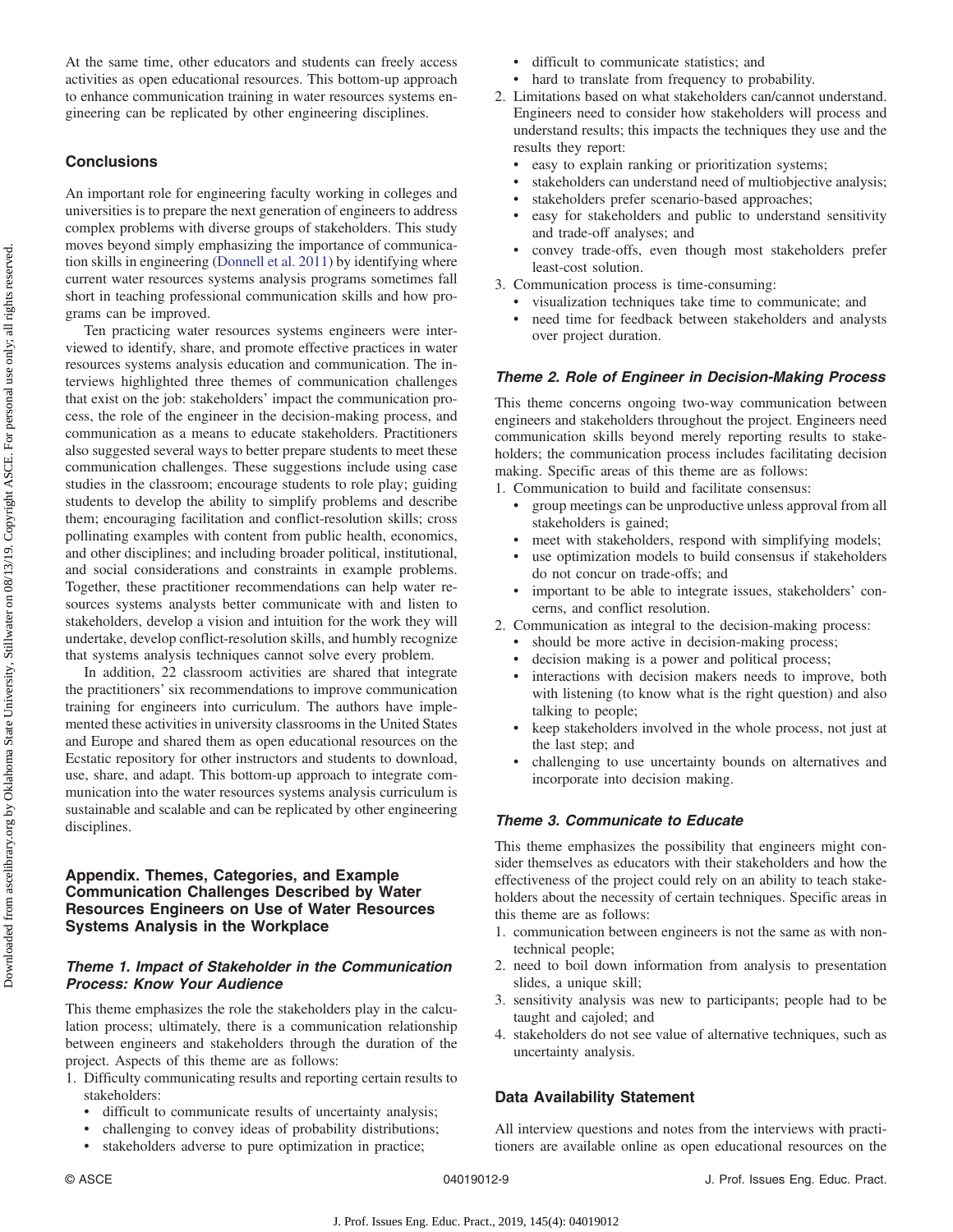<span id="page-9-0"></span>Ecstatic Repository provided by Rosenberg [\(2019](#page-10-0)) under the heading "Interviews." Example classroom activities cited in this article are also available on the same Ecstatic repository.

# Acknowledgments

This work was supported by the Environmental & Water Resources Institute of the American Society of Civil Engineers as part of the Excellence in Systems Analysis Education and Innovative Communication (ECSTATIC) task committee. The authors thank the 10 interviewees and Shane Brown for constructive feedback on an earlier draft.

# **References**

Downloaded from ascelibrary.org by Oklahoma State University, Stillwater on 08/13/19. Copyright ASCE. For personal use only; all rights reserved. Downloaded from ascelibrary.org by Oklahoma State University, Stillwater on 08/13/19. Copyright ASCE. For personal use only; all rights reserved.

- Ahteensuu, M. 2012. "Assumptions of the deficit model type of thinking: Ignorance, attitudes, and science communication in the debate on genetic engineering in agriculture." J. Agric. Environ. Ethics 25 (3): 295–313. <https://doi.org/10.1007/s10806-011-9311-9>.
- Åkerlind, G. S. 2005. "Variation and commonality in phenomenographic research methods." Higher Educ. Res. Dev. 24 (4): 321–334. [https://doi](https://doi.org/10.1080/07294360500284672) [.org/10.1080/07294360500284672.](https://doi.org/10.1080/07294360500284672)
- Åkerlind, G. S. 2012. "Variation and commonality in phenomenographic research methods." Higher Educ. Res. Dev. 31 (1): 115–127. [https://doi](https://doi.org/10.1080/07294360.2011.642845) [.org/10.1080/07294360.2011.642845](https://doi.org/10.1080/07294360.2011.642845).
- ASCE. 2018. Civil engineering body of knowledge: Preparing the future civil engineer. 3rd ed. Reston, VA: ASCE.
- ASCE Task Committee on Water Resources Education and Training. 1990. "Perspectives on water resources education and training." J. Water Resour. Plann. Manage. 116 (1): 99–133. [https://doi.org/10.1061/\(ASCE\)](https://doi.org/10.1061/(ASCE)0733-9496(1990)116:1(99)) [0733-9496\(1990\)116:1\(99\).](https://doi.org/10.1061/(ASCE)0733-9496(1990)116:1(99))
- Baillie, C., and E. P. Douglas. 2014. "Confusions and conventions: Qualitative research in engineering education." J. Eng. Educ. 103 (1): 1–7. [https://doi.org/10.1002/jee.20031.](https://doi.org/10.1002/jee.20031)
- Baillie, C., and I. Moore. 2004. Effective learning and teaching in engineering. New York: Routledge.
- Bhatt, R., C. Tang, L. Lee, and V. Krovi. 2009. "A case for scaffolded virtual prototyping tutorial case-studies in engineering education." Int. J. Eng. Educ. 25 (1): 84–92.
- Bish, A. J., C. J. Newton, V. Browning, P. O'Connor, and R. Anibaldi. 2014. "An exploration of the professional competencies required in engineering asset management." Eur. J. Eng. Educ. 39 (4): 432–447. <https://doi.org/10.1080/03043797.2014.895701>.
- Bjekić, M., D. Bjekic, and L. Zlatić. 2015. "Communication competence of practicing engineers and engineering students: Education and evaluation." Int. J. Eng. Educ. 31 (1): 368–376.
- Bray, B., B. France, and J. K. Gilbert. 2012. "Identifying the essential elements of effective science communication: What do the experts say?" Int. J. Sci. Educ. Part B 2 (1): 23–41. [https://doi.org/10.1080](https://doi.org/10.1080/21548455.2011.611627) [/21548455.2011.611627](https://doi.org/10.1080/21548455.2011.611627).
- Brown, C., et al. 2010. Managing climate risk in water supply systems: Materials and tools designed to empower technical professionals to better understand key issues. New York: International Research Institute for Climate and Society, Columbia Univ.
- Burns, T. W., D. J. O'Connor, and S. M. Stocklmayer. 2003. "Science communication: A contemporary definition." Publ. Understanding Sci. 12 (2): 183–202. <https://doi.org/10.1177/09636625030122004>.
- Caswell, T., S. Henson, M. Jensen, and D. Wiley. 2008. "Open content and open educational resources: Enabling universal education." Int. Rev. Res. Open Distrib. Learn. 9 (1). [https://doi.org/10.19173/irrodl.v9i1](https://doi.org/10.19173/irrodl.v9i1.469) [.469.](https://doi.org/10.19173/irrodl.v9i1.469)
- Cortassa, C. 2016. "In science communication, why does the idea of a public deficit always return? The eternal recurrence of the public deficit." Publ. Understanding Sci. 25 (4): 447–459. [https://doi.org/10.1177](https://doi.org/10.1177/0963662516629745) [/0963662516629745](https://doi.org/10.1177/0963662516629745).
- Craig, J. L., N. Lerner, and M. Poe. 2008. "Innovation across the curriculum: Three case studies in teaching science and engineering communication." IEEE Trans. Prof. Commun. 51 (3): 280–301.
- Daly, S. R., R. S. Adams, and G. M. Bodner. 2012. "What does it mean to design? A qualitative investigation of design professionals' experiences." J. Eng. Educ. 101 (2): 187–219. [https://doi.org/10.1002/j.2168](https://doi.org/10.1002/j.2168-9830.2012.tb00048.x) [-9830.2012.tb00048.x](https://doi.org/10.1002/j.2168-9830.2012.tb00048.x).
- Dannels, D. P., C. M. Anson, L. Bullard, and S. Peretti. 2003. "Challenges in learning communication skills in chemical engineering." Commun. Educ. 52 (1): 50–56. <https://doi.org/10.1080/03634520302454>.
- Darling, A. L., and D. P. Dannels. 2003. "Practicing engineers talk about the importance of talk: A report on the role of oral communication in the workplace." Commun. Educ. 52 (1): 1–16. [https://doi.org/10.1080](https://doi.org/10.1080/03634520302457) [/03634520302457.](https://doi.org/10.1080/03634520302457)
- Donnell, J. A., B. M. Aller, M. Alley, and A. A. A. Kedrowicz. 2011. "Why industry says that engineer graduates have poor communication skills: What the literature says." In Proc., ASEE Annual Conf. and Exposition. Washington, DC: American Society for Engineering Education.
- Elleithy, W., C. W. Kang, and L. T. Leong. 2016. "Assessing the use of failure case studies in civil engineering education." Accessed July 1, 2019. [https://www.matec-conferences.org/articles/matecconf/abs/2016](https://www.matec-conferences.org/articles/matecconf/abs/2016/10/matecconf_iconcees2016_04009/matecconf_iconcees2016_04009.html) [/10/matecconf\\_iconcees2016\\_04009/matecconf\\_iconcees2016\\_04009](https://www.matec-conferences.org/articles/matecconf/abs/2016/10/matecconf_iconcees2016_04009/matecconf_iconcees2016_04009.html) [.html.](https://www.matec-conferences.org/articles/matecconf/abs/2016/10/matecconf_iconcees2016_04009/matecconf_iconcees2016_04009.html)
- Fischhoff, B. 2013. "The sciences of science communication." Proc. Natl. Acad. Sci. 110 (3): 14033–14039. [https://doi.org/10.1073/pnas](https://doi.org/10.1073/pnas.1213273110) [.1213273110.](https://doi.org/10.1073/pnas.1213273110)
- Ford, J. D., and L. A. Riley. 2003. "Integrating communication and engineering education: A look at curricula, courses, and support systems." J. Eng. Educ. 92 (4): 325–328. [https://doi.org/10.1002/j.2168-9830](https://doi.org/10.1002/j.2168-9830.2003.tb00776.x) [.2003.tb00776.x](https://doi.org/10.1002/j.2168-9830.2003.tb00776.x).
- Grayman, W. 2015. "Practitioner interview." Accessed July 1, 2019. [https://](https://digitalcommons.usu.edu/ecstatic_all/14) [digitalcommons.usu.edu/ecstatic\\_all/14](https://digitalcommons.usu.edu/ecstatic_all/14).
- Grubert, E., and M. Cook. 2017. "Communication science for science communication: Water management for oil and natural gas extraction." J. Water Resour. Plann. Manage. 143 (11): 05017014. [https://doi.org](https://doi.org/10.1061/(ASCE)WR.1943-5452.0000842) [/10.1061/\(ASCE\)WR.1943-5452.0000842.](https://doi.org/10.1061/(ASCE)WR.1943-5452.0000842)
- Gyawali, R., A. Mirchi, and D. Watkins. 2018. "Value of water—Economic and full value—Michigan Tech University." Accessed July 1, 2019. [https://digitalcommons.usu.edu/ecstatic\\_all/71.](https://digitalcommons.usu.edu/ecstatic_all/71)
- Hockaday, S., T. Jarvis, and F. Taha. 2017. Serious gaming in water. Eugene, OR: Mediate.com.
- Huntly, N. 2019. "Climate adaptation science program." Accessed July 1, 2019. [https://climateadaptation.usu.edu/.](https://climateadaptation.usu.edu/)
- Jackson, V. A., and A. L. Back. 2011. "Teaching communication skills using role-play: An experience-based guide for educators." J. Palliative Med. 14 (6): 775–780. [https://doi.org/10.1089%2Fjpm.2010.0493.](https://doi.org/10.1089%2Fjpm.2010.0493)
- Jamison, A., A. Kolmos, and J. E. Holgaard. 2014. "Hybrid learning: An integrative approach to engineering education." J. Eng. Educ. 103 (2): 253–273. [https://doi.org/10.1002/jee.20041.](https://doi.org/10.1002/jee.20041)
- Kasprzyk, J. 2017. "Exercise—Choose a manager to learn multi-criteria decision analysis—University of Colorado Boulder." Accessed July 1, 2019. [https://digitalcommons.usu.edu/ecstatic\\_all/50.](https://digitalcommons.usu.edu/ecstatic_all/50)
- Lawson, J. W., and P. A. Brady. 2011. "Using the Hyatt Regency skywalk collapse case study in engineering education." In Proc., Structures Congress 2011. Reston, VA: ASCE.
- Loucks, D. P., and E. van Beek. 2016. Water resources systems planning and management: An introduction to methods, models and applications. Paris: United Nations Educational, Scientific and Cultural Organization. [https://doi.org/10.1007/978-3-319-44234-1.](https://doi.org/10.1007/978-3-319-44234-1)

- Luisa, L. M., M. Sibila, B. Carla, T. Fernando, and C. Cristina. 2017. "Competent enough to be heard? Technicians' expectations about local stakeholders in participative processes." Appl. Psychol. 67 (3): 557–585. <https://doi.org/10.1111/apps.12123>.
- Madani, K. 2018. "Irrigania game activity—II." Accessed July 1, 2019. [https://digitalcommons.usu.edu/ecstatic\\_all/73.](https://digitalcommons.usu.edu/ecstatic_all/73)
- Madani, K., T. W. Pierce, and A. Mirchi. 2017. "Serious games on environmental management." Sustainable Cities Soc. 29: 1–11. [https://doi](https://doi.org/10.1016/j.scs.2016.11.007) [.org/10.1016/j.scs.2016.11.007.](https://doi.org/10.1016/j.scs.2016.11.007)
- Mirchi, A. 2018. "Causal loop development activity." Accessed July 1, 2019. [https://digitalcommons.usu.edu/ecstatic\\_all/74.](https://digitalcommons.usu.edu/ecstatic_all/74)

Loucks, E. 2015. Practitioner interview. Logan, UT: Utah State Univ.